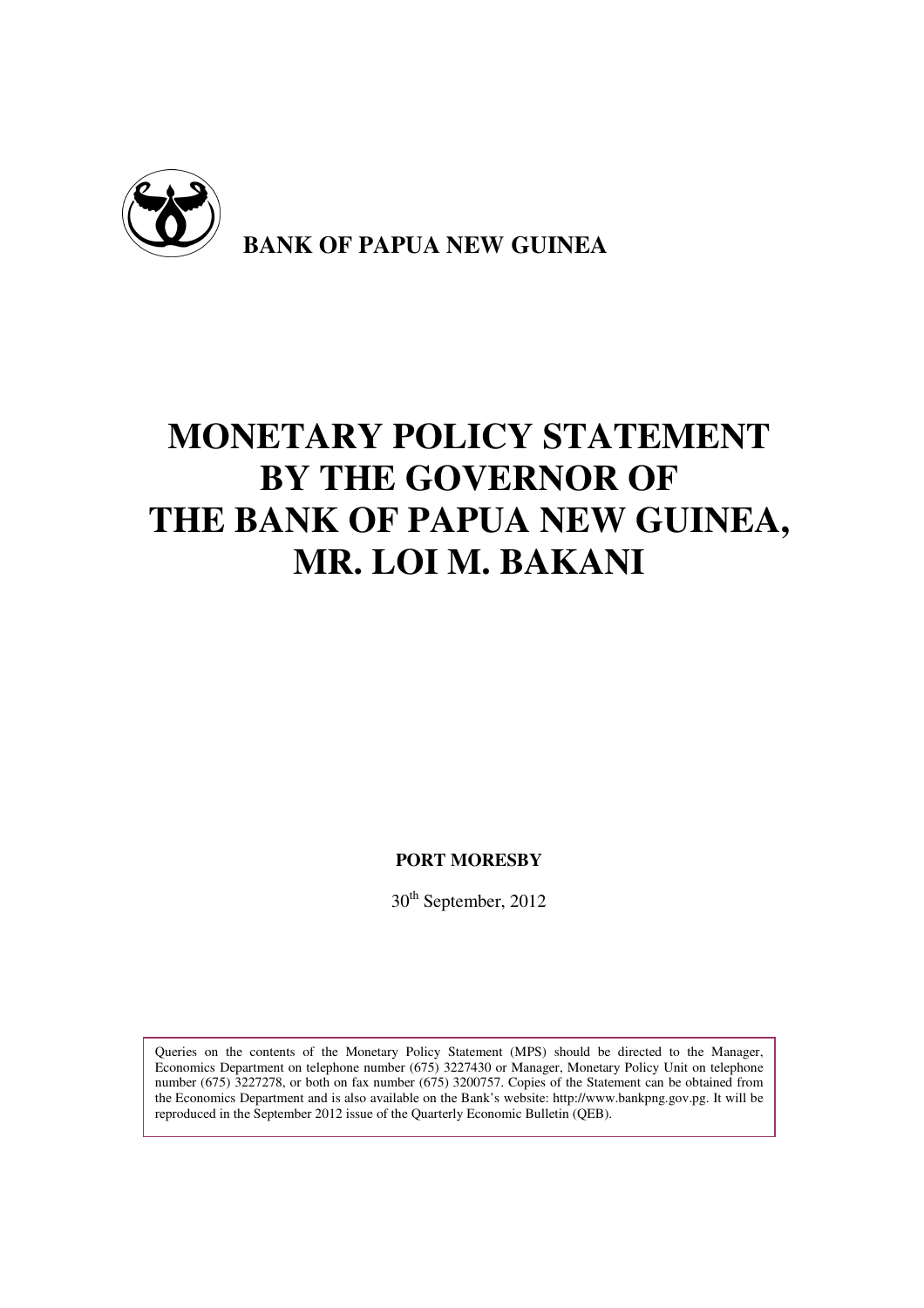## **Objective of Monetary Policy**

The objective of monetary policy in Papua New Guinea (PNG) is to achieve and maintain price stability. This entails low inflation supported by stable interest and exchange rates. The maintenance of price stability leads to:

- Confidence in the kina exchange rate and management of the economy;
- A foundation for stable fiscal operations of the Government;
- Certainty for businesses to plan for long-term investment; and
- A stable macroeconomic environment conducive to economic growth.

## **Executive Summary**

In the first half of 2012, PNG continued to experience high economic growth, as indicated by increased employment and value of sales by the private sector. Whilst economic activity was high, the appreciation of the kina, combined with low imported inflation, led to a low inflation outcome of 1.4 percent over the year to June 2012. The Central Bank therefore eased its monetary policy stance in September 2012.

Real Gross Domestic Product (GDP) is projected by the Bank of Papua New Guinea (BPNG) to grow broadly in line with Government's forecast of 9.9 percent in 2012, as the construction of the PNG LNG project reaches its peak, commencement of production at the Ramu Nickel/Cobalt mine and increased Government expenditure. All sectors of the economy are expected to grow, led by the building and construction sector, while the petroleum sector is projected to fall due to the decline in oil reserves and production.

The Bank revised downwards its projected annual headline inflation for 2012 to be around 3.0 percent and both the exclusion-based and trimmed mean measures to be around 3.5 percent. The revisions reflect the lower inflation outcomes for the first two quarters of the year and the passthrough effect of the appreciation of the kina in the past twelve months.

PNG continues to experience high levels of liquidity as a result of the build-up in foreign reserves, largely from mineral tax receipts, as well as foreign exchange inflows related to the PNG LNG project and other private foreign direct investment.

The overall balance of payments is projected to be in surplus by K1,134.6 million in 2012. This outcome reflects investment inflows associated with the PNG LNG project and foreign direct investments by the private sector. By the end of 2012, the gross foreign exchange reserves are projected to be around US\$4,349.0 (K9,049.1) million, sufficient for 6.6 months of total and 19.4 months of non-mineral import covers.

In 2012, broad money supply is expected to increase by 13.3 percent, driven mainly by an increase in Net Foreign Assets (NFA) of the banking system. Monetary base and private sector credit are projected to grow by 32.6 percent and 10.1 percent, respectively.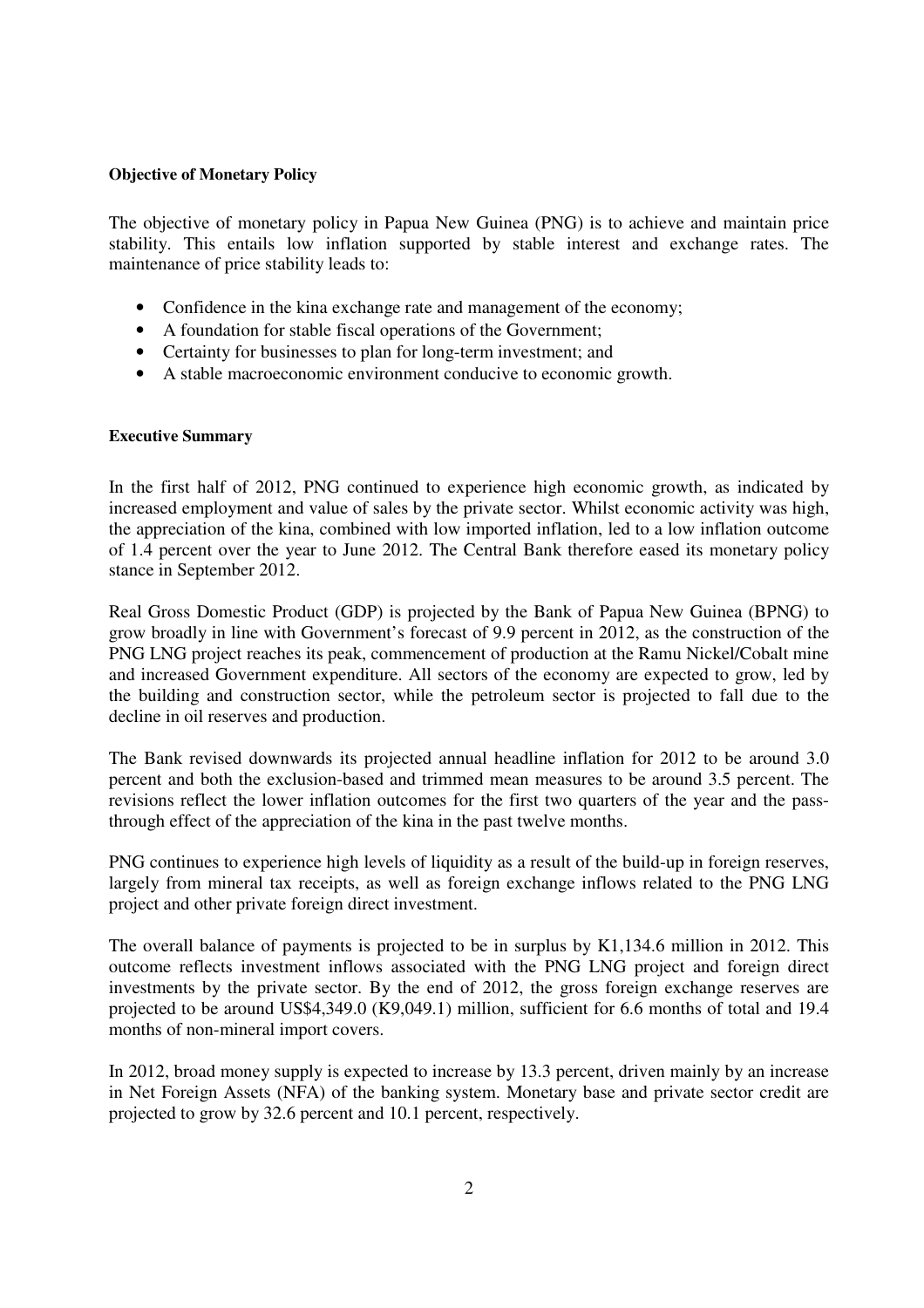The Government projects a deficit of K513.1 million for 2012 in its Mid-Year Economic and Fiscal Outlook (MYEFO), compared to a balanced budget projected in the 2012 National Budget approved by Parliament. The deficit is mainly due to lower than expected revenue forecast reflecting a fall in international commodity prices. The Government should prudently manage its budget now that revenues are declining. Past experience shows that financing the budget deficit through domestic debt issuance has had an inflationary impact.

The Bank is mindful of the projected strong domestic economic growth in 2012 and its potential impact on inflation. It is therefore important that the close coordination and cooperation between fiscal and monetary policies continue to ensure macroeconomic stability is maintained.

The Bank will maintain its policy monetary stance for the next six months, but may adjust it if economic and/or financial market developments warrant it.

# **1.0 Monetary Policy Discussions**

# **1.1 Monetary Policy Assessment, Issues and Expectations**

Whilst economic activity was high in the first half of this year, the appreciation of the kina, combined with low imported inflation, led to a low inflation outcome of 1.4 percent over the year to June 2012. The Central Bank therefore eased its monetary policy stance in September 2012.

The Bank revised downwards its annual headline inflation projection for 2012 to around 3.0 percent. The trimmed-mean and exclusion-based inflation measures were also revised downwards to around 3.5 percent each. Inflation in PNG's major trading partners eased significantly. The pass-through effects on inflation of lower international food prices and appreciation of the kina are expected to continue throughout the year. The Government's free-education policy, which consequently set the price of education to zero in the Consumer Price Index (CPI) measurement, and extension of the tariff reduction program would also contribute to lower inflation in 2012.

Over the medium term, the Bank projects annual headline inflation to be around 4.0 percent in 2013 and 5.0 percent in 2014 (see Chart 1). These projections are based on a number of factors, including the winding down of the construction phase of the PNG LNG project in late 2013 and easing in global demand.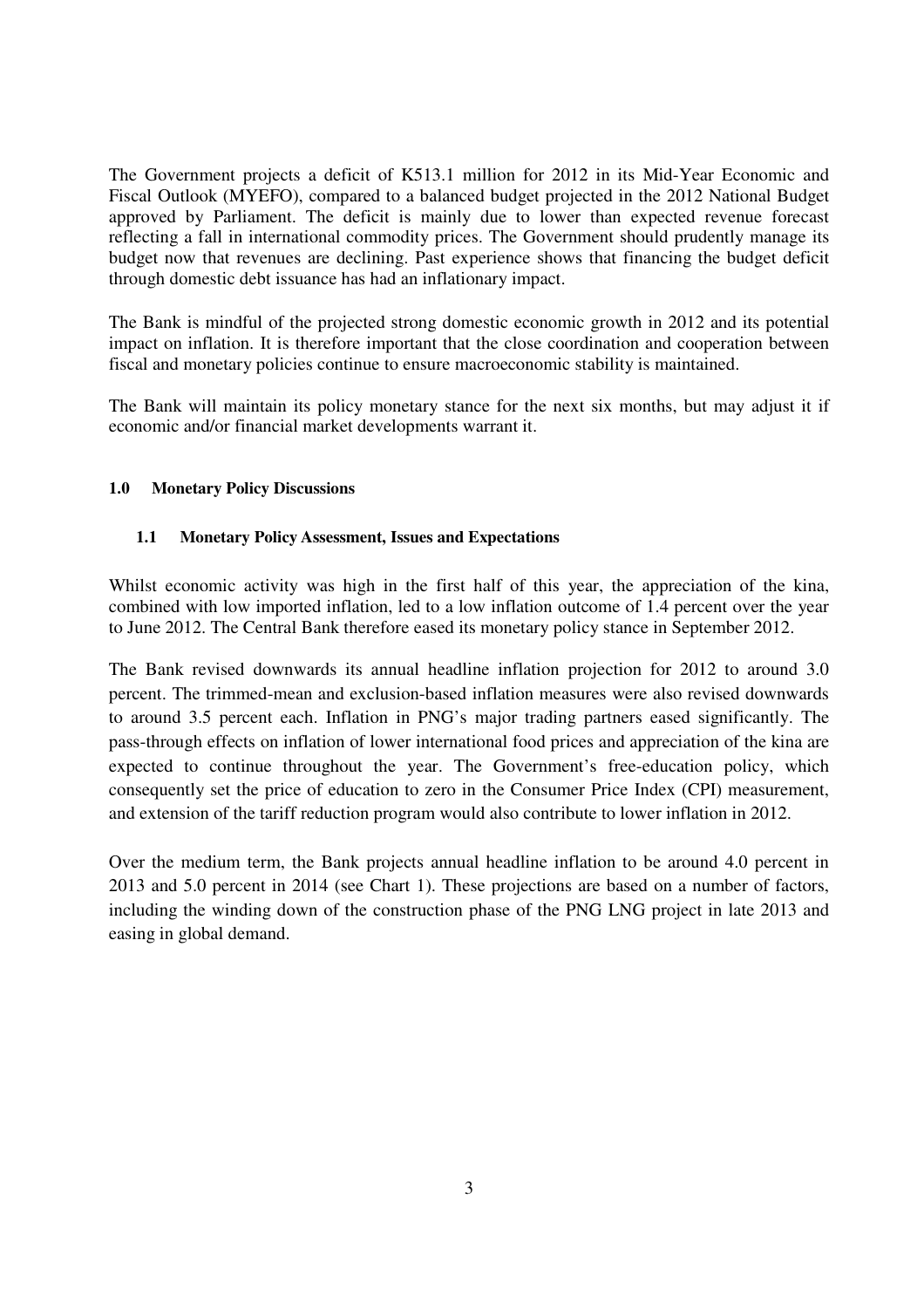

*Source: National Statistical Office and Bank of PNG*

There are upside risks to these projections, including resurgence in global economic activity, further increases in international food and fuel prices, a depreciation of the kina and any supply shocks.

Annual headline inflation was 1.4 percent in the June quarter of 2012, lower than the 4.0 percent in the March quarter of 2012. The lower outcome was due to a decline in the price of betelnut and lower imported prices of food and fuel, supported by the appreciation of the kina exchange rate. The Government's free education policy also contributed to the low inflation. Underlying inflation as indicated by the exclusion-based and trimmed mean measures were 0.2 and 3.4 percent in the June quarter of 2012, respectively.

In 2012, broad money supply is expected to increase by 13.3 percent, driven mainly by an increase in NFA of the banking system. Monetary base and private sector credit are projected to grow by 32.6 percent and 10.1 percent, respectively. The Bank considers the projected growth in monetary aggregates more than sufficient to support economic growth (see Appendix-Table 1).

The overall balance of payments is projected to be in surplus by K1,134.6 million in 2012, with a surplus in the capital and financial account more than offsetting a deficit in the current account. The deficit in the current account is projected to be K7,061.4 million, attributed to a higher trade deficit, net service and income payments related mainly to the PNG LNG project. The surplus in the capital and financial account is projected to be K8,196.2 million, reflecting inflows associated with the PNG LNG project as it reaches its peak construction period and foreign direct investments by the other private sector (see Chart 2).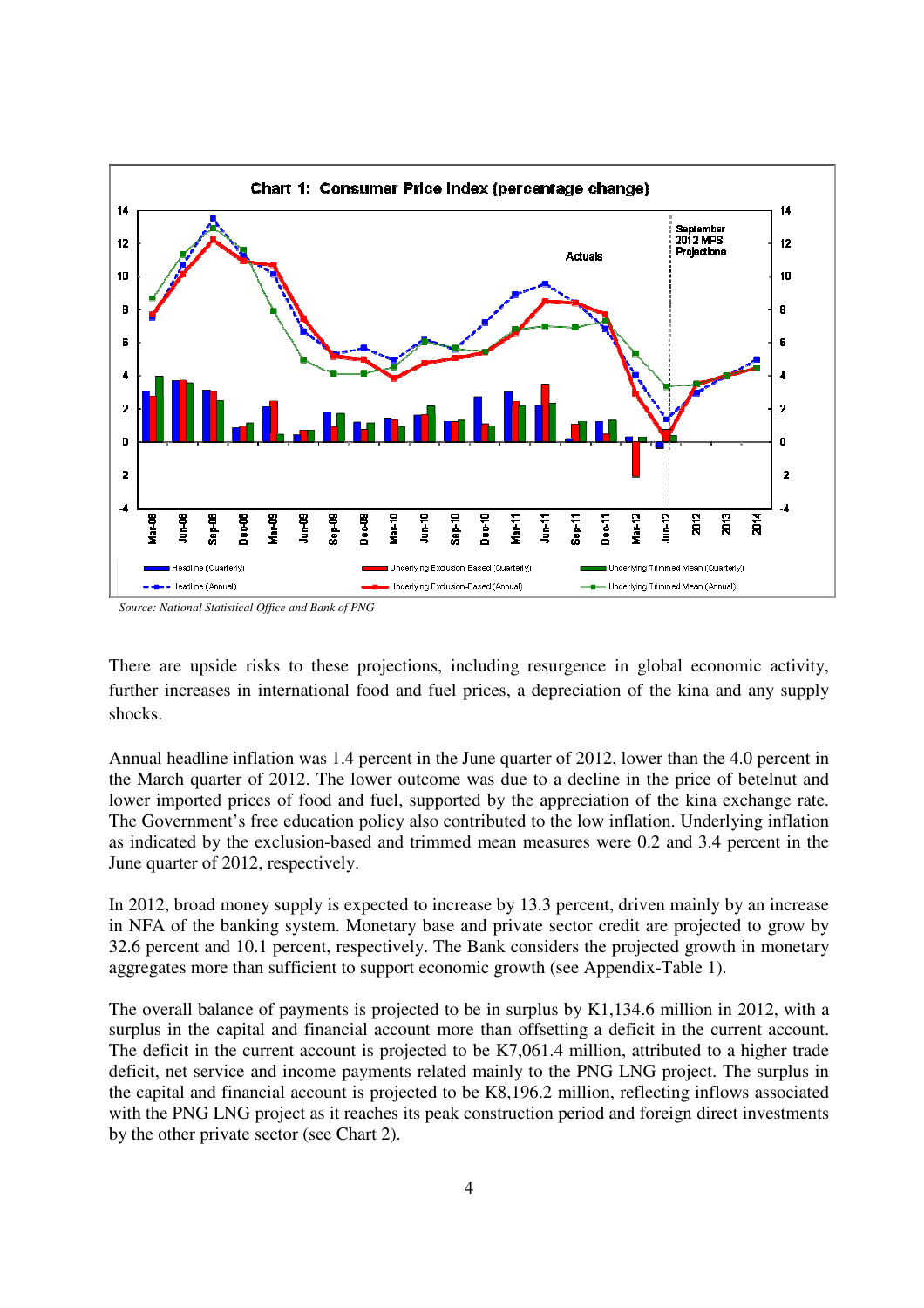

*Source: Bank of PNG* 

*Note: 2012 to 2014 includes flows related to the PNG LNG project, compared to the actuals, which do not include LNG figures.* 

By the end of 2012, the gross foreign exchange reserves are projected to be around US\$4,349.0 (K9,049.1) million, sufficient for 6.6 months of total and 19.4 months of non-mineral import covers. Gross reserves are projected to be higher in the medium term with the production at the Ramu Nickel/Cobalt mine and exports of LNG by the PNG LNG project (See Appendix – Table 2). As at  $25<sup>th</sup>$  September 2012, the level of gross foreign exchange reserves was US\$4,035.7 (K8,312.4) million.

The daily average kina exchange rate appreciated against both the US and Australian dollars by 8.9 percent and 10.0 percent to US\$0.4813 and A\$0.4636, respectively, between September quarter 2011 to  $26<sup>th</sup>$  September 2012. The appreciation of the kina against the US dollar reflected higher foreign exchange inflows related to the PNG LNG project and foreign direct investment to the other sectors. The appreciation against the Australian dollar was attributed to cross currency movements. The Trade Weighted Index (TWI) appreciated by 8.5 percent during the June quarter of 2012, compared to the corresponding period of 2011. The Real Effective Exchange Rate (REER) also appreciated by 4.7 percent during the same period (see Chart 3).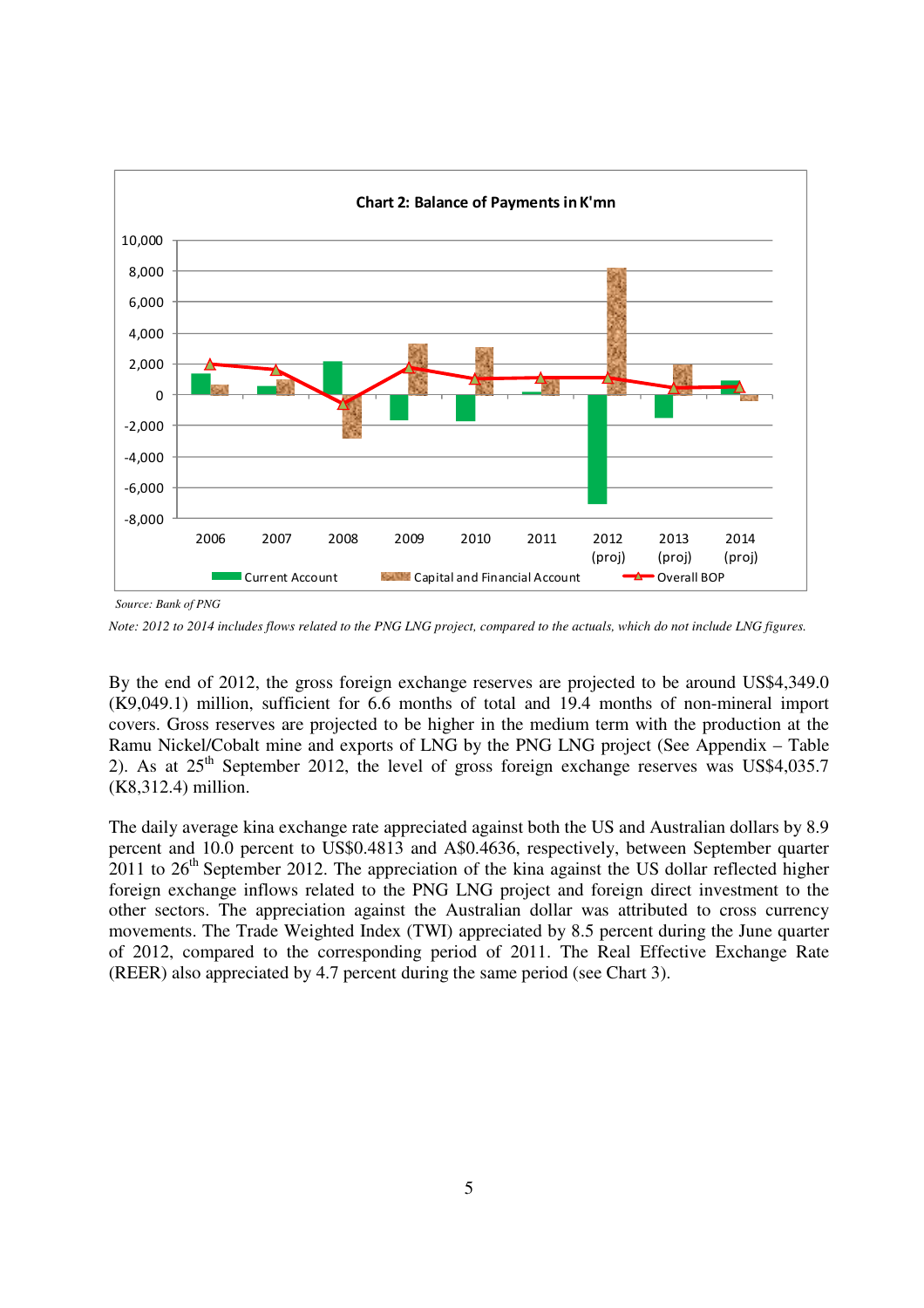

*Source: Bank of PNG* 

Strong economic growth is expected to continue in 2012, with the Bank projecting real GDP to grow broadly in line with the Government's forecast of 9.9 percent. This reflects the peak in construction activity of the PNG LNG project and spin-offs to other sectors, start of the production at the Ramu Nickel/Cobalt mine and increased Government spending. All sectors of the economy are expected to grow, led by the building and construction, manufacturing, mining and quarrying, commerce, financial/business/other services and transportation/storage/communication sectors, while the petroleum sector is projected to fall due to the decline in reserves and production.

For the medium term, the Bank projects economic growth to moderate in 2013 and 2014, reflecting the winding down of construction of the PNG LNG project. In addition, domestic demand is expected to ease due to the fall in international commodity prices and therefore, incomes.

In July 2012, the Government presented its MYEFO report which projects a deficit of K513.1 million or 1.5 percent of nominal GDP for the year. This compares to a balanced budget forecasted in the 2012 National Budget approved by Parliament (see Chart 4). The deficit is due to a lower than expected revenue forecast reflecting lower international commodity prices, combined with overspending mainly related to the National Elections. To finance the deficit, the Government plans to increase its issuance of domestic securities. Public debt is projected to increase to 25.6 percent of GDP, compared to 24.2 percent in 2011. With the lower revenue, the Government should focus on priority areas of expenditure in the coming years and plan for their implementation. Labour and capital that will be released on completion of the PNG LNG construction can be utilized for infrastructure development. In addition, the Government should focus on developing agriculture and vital infrastructure projects in order to enhance the productive capacity of the economy.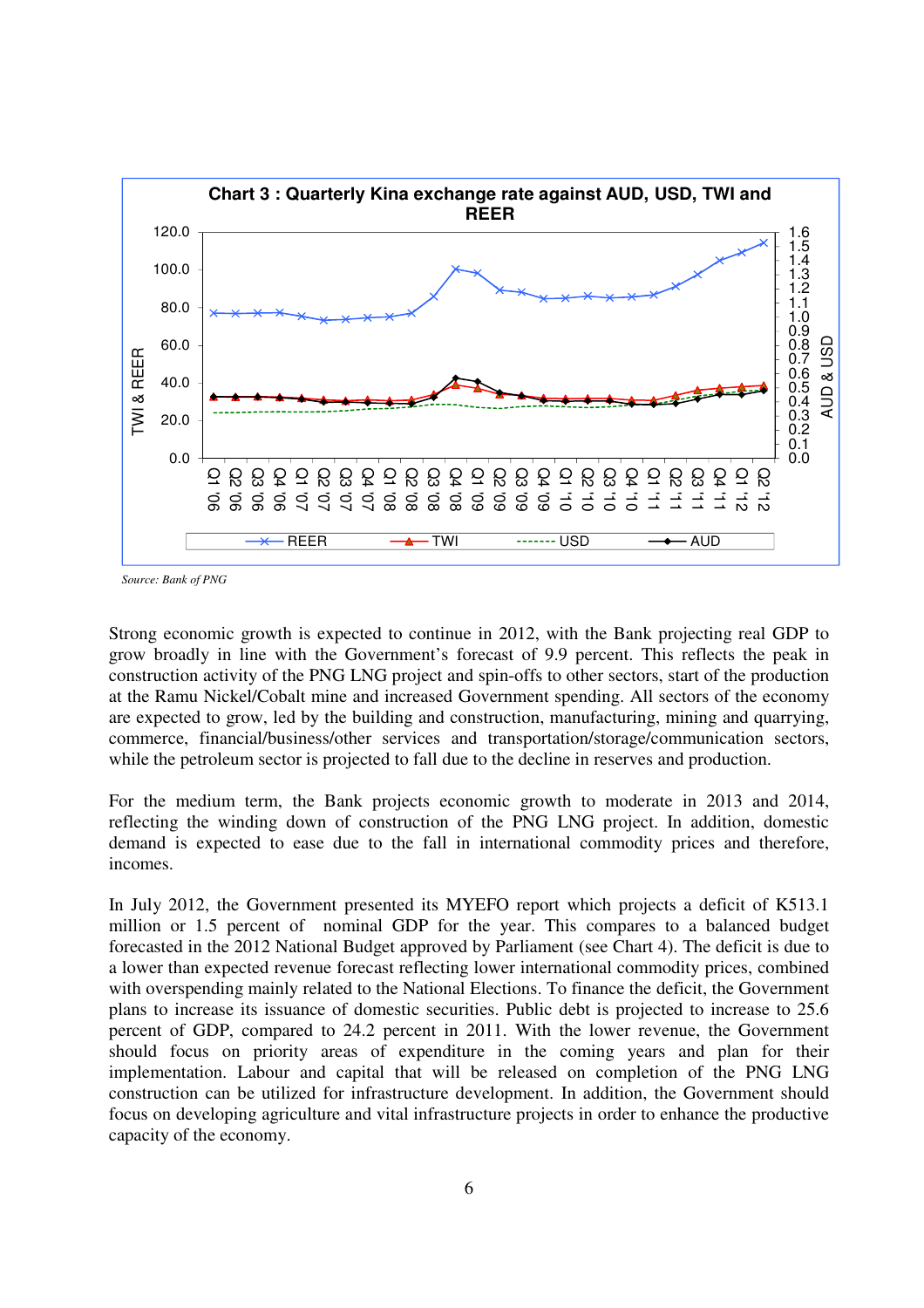

*Source: 2012 National Budget* 

Close coordination and cooperation between the Treasury and Finance departments and the Central Bank in the conduct of fiscal and monetary policies is important to ensure macroeconomic stability is maintained. It is therefore important that the Government should prudently manage its budget, especially now that revenues are declining.

# **1.2 Monetary Policy Stance**

The main issue for the Central Bank is managing the continued high level of liquidity in the banking system.

Upside risks to the Bank's projection of 32.6 percent growth in monetary base would come from:

- continued high inflows of foreign exchange;
- higher than budgeted overall Government expenditure; and
- fast drawdown of trust accounts from the Central Bank.

In addition, the upside risks to the Bank's inflation projection of around 3.0 percent for 2012 include:

- depreciation of the kina exchange rate;
- any substantial increase in international food and fuel prices;
- higher than expected inflation in PNG's major trading partners; and
- any supply-side shocks.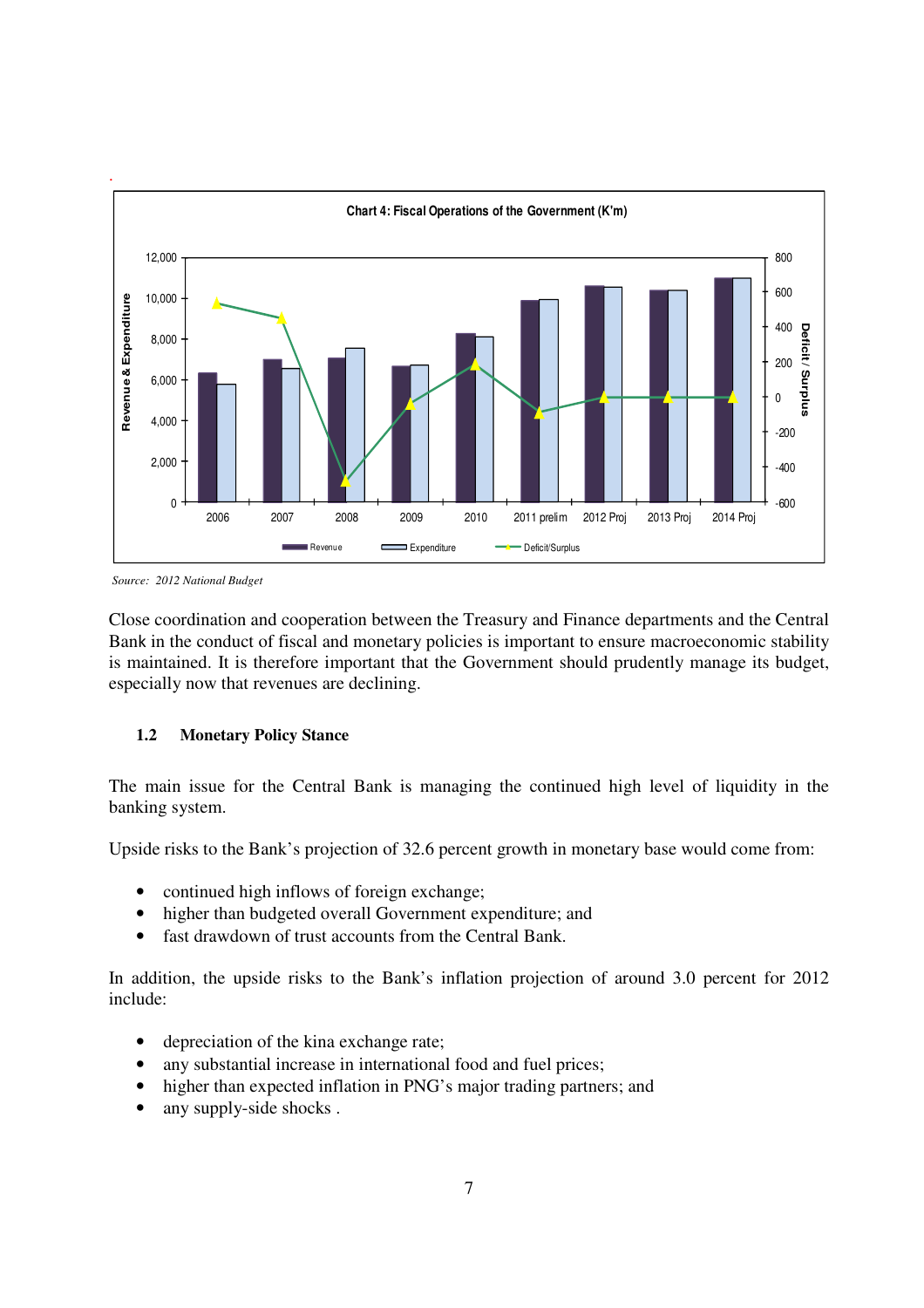The Central Bank maintained a tight monetary policy stance between March and August 2012. To assist diffuse some of the excess liquidity, the Central Bank increased the Cash Reserve Requirement (CRR) from 7.0 percent to 8.0 percent in June 2012. In September 2012, monetary policy was eased by the reduction in the Kina Facility Rate (KFR) from 7.75 percent to 6.75 percent, following the release of the June quarter 2012 inflation outcome of 1.4 percent. The Bank is however mindful of the projected strong domestic economic growth in 2012 and its potential impact on inflation. The Bank will therefore maintain the current monetary policy stance for the next six months, and may adjust it if developments in the economy and/or financial market warrant it (see Chart 5).



*Source: Bank of PNG* 

# **1.3 Conduct of Monetary Policy**

Monetary policy will be conducted within the reserve money framework. The MPS provides the overall monetary policy stance, while the monthly KFR remains the instrument for signaling this stance or any changes through an announcement by the Governor. Following the announcement, Open Market Operations will be conducted to support the Bank's monetary policy stance. The OMOs involve Repurchase Agreement (Repo) transactions with commercial banks and the auction of CBBs to ODCs and Treasury bills to the general public. The Bank may also use its direct policy instrument, the CRR, where necessary to assist in liquidity management.

The Bank plans to introduce the CBB Tap facility<sup>1</sup> in October 2012 for small retail investors to participate in the securities market.

The Bank will continue to assess developments in the market and use appropriate policy instruments at its disposal to ensure that financial stability is maintained and inflation is at an acceptable level.

The introduction of the CBB Tap facility is intended to broaden participation in the securities market by targeting <sup>1</sup> small investors, other than registered bidders currently participating in the primary market. This will also contribute towards the development of a retail market for securities.